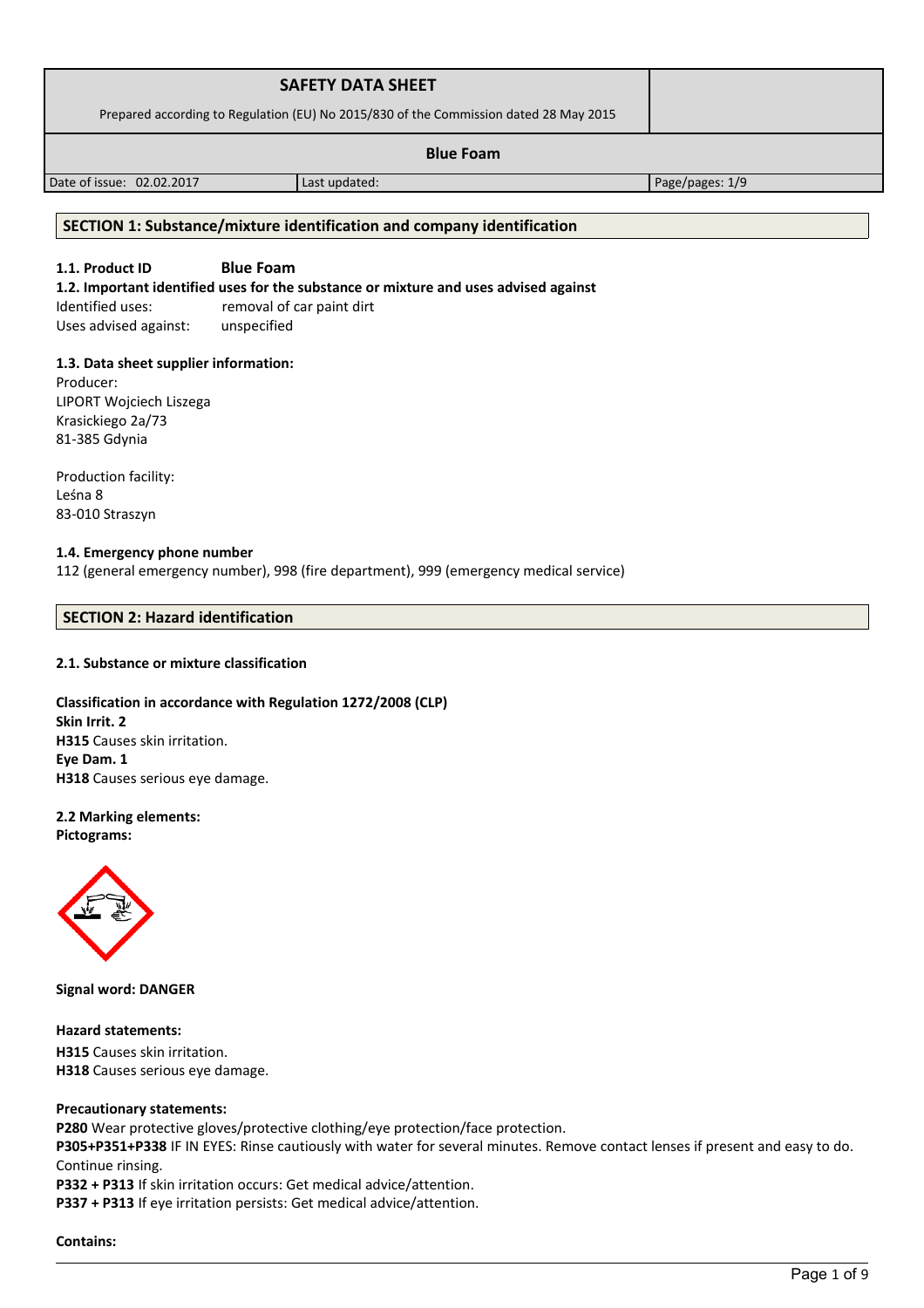| <b>SAFETY DATA SHEET</b>                                                              |               |                 |
|---------------------------------------------------------------------------------------|---------------|-----------------|
| Prepared according to Regulation (EU) No 2015/830 of the Commission dated 28 May 2015 |               |                 |
| <b>Blue Foam</b>                                                                      |               |                 |
| Date of issue: 02.02.2017                                                             | Last updated: | Page/pages: 2/9 |

# Edetate sodium [EDTA] (CAS: 64-02-8)

alcohols, C12-14, ethoxylated (1-2.5 TE), sulfates, sodium salts (CAS: 68891-38-3)

# **Content of detergents in accordance with Regulation 648/2004/EC**

Contains: <5% anionic surfactants; EDTA

### **2.3 Other hazards:**

No information regarding the meeting of PBT or vPvB criteria in accordance with appendix XIII of the REACH regulation. No appropriate research has been carried out on this product.

# **SECTION 3: Composition/component information**

# **3.1. Substances**

Not applicable

#### **3.2. Mixtures**

Dangerous components:

|                                                                                                                                                                                                |                 | <b>CLP classification</b>                               |                                  |  |
|------------------------------------------------------------------------------------------------------------------------------------------------------------------------------------------------|-----------------|---------------------------------------------------------|----------------------------------|--|
| <b>Product ID</b>                                                                                                                                                                              | Quantity<br>[%] | <b>Hazard classification</b>                            | <b>Hazard statements codes</b>   |  |
| Alcohols, C12-14, ethoxylated (1-2.5 TE),<br>sulfates, sodium salts<br>CAS number: 68891-38-3<br>EC number: 500-234-8<br>Index number:<br>REACH registration number: 01-<br>2119488639-16-XXXX | $5 - 10$        | Skin Irrit. 2<br>Eye Dam. 1<br><b>Aquatic Chronic 3</b> | H315<br>H318<br>H412             |  |
| Edetate sodium [EDTA]<br>CAS number: 64-02-8<br>EC number: 200-573-9<br>Index number: 607-428-00-2<br>REACH registration number: -                                                             | $1 - 5$         | Acute Tox. 4<br>Eye Dam. 1                              | H302<br>H318                     |  |
| 2-propanol [Isopropanol]<br>CAS number: 67-63-0<br>EC number: 203-961-6<br>Index number: 603-096-00-8<br>REACH registration number: -                                                          | $1 - 5$         | Flam. Liq. 2<br>Eye Irrit. 2<br>STOT SE 3               | H <sub>225</sub><br>H319<br>H336 |  |

The full meaning of hazard statements has been given in section 16.

#### **SECTION 4: First aid measures**

#### **4.1. Description of first aid measures**

#### **Routes of exposure:**

Inhalation, ingestion, skin and eye contact.

#### **Inhalation:**

Take the affected person out into fresh air. Place in a comfortable position. Ensure peace and protect against heat loss. Provide medical assistance if necessary.

# **Consumption:**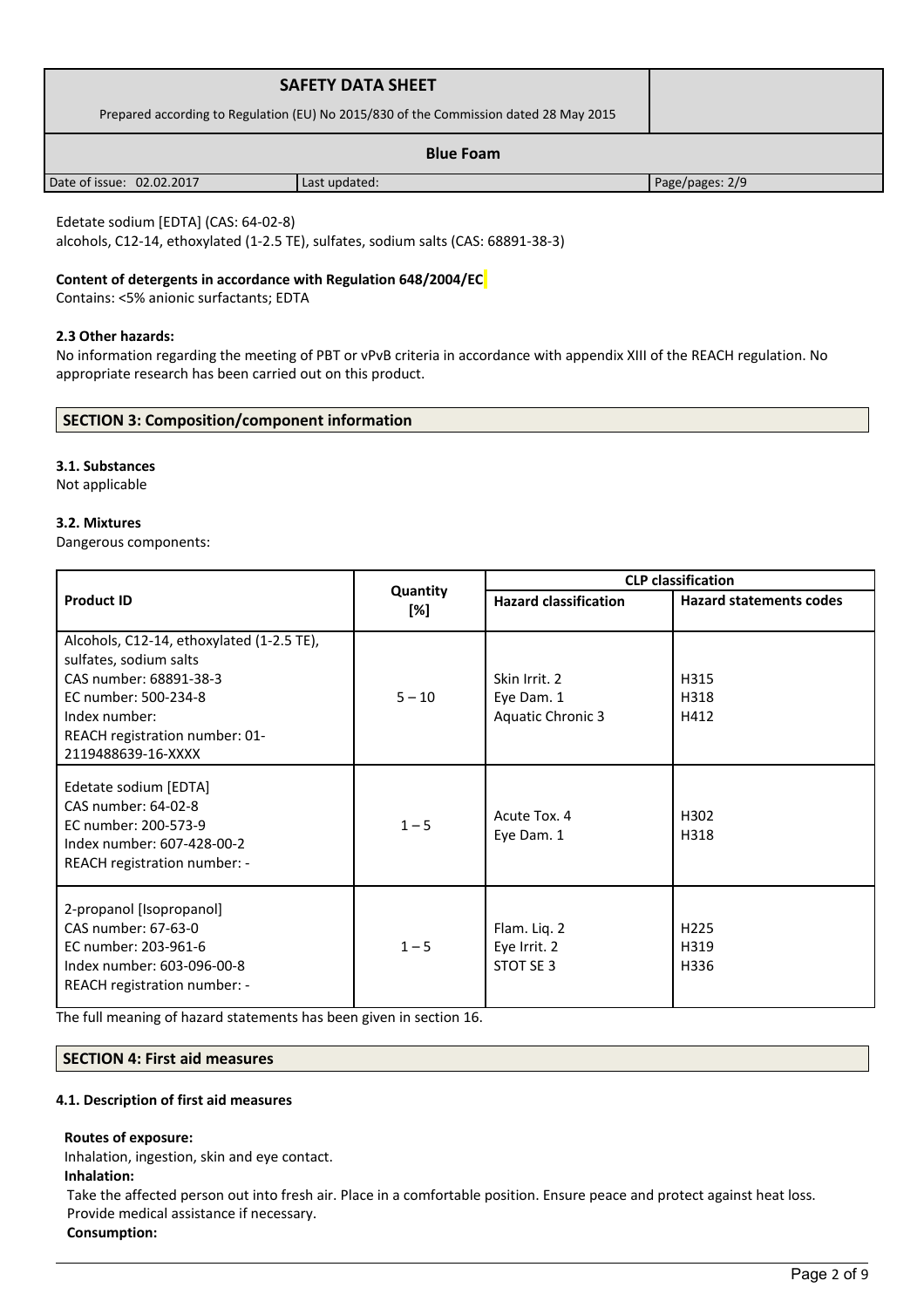| <b>SAFETY DATA SHEET</b><br>Prepared according to Regulation (EU) No 2015/830 of the Commission dated 28 May 2015 |               |                 |
|-------------------------------------------------------------------------------------------------------------------|---------------|-----------------|
| <b>Blue Foam</b>                                                                                                  |               |                 |
| Date of issue: 02.02.2017                                                                                         | Last updated: | Page/pages: 3/9 |

Rinse mouth with water, drink 2-3 cups of water, consult a doctor. Do not induce vomiting. If unconscious do not give anything by mouth.

Transport the affected person to hospital if necessary. Ensure peace, place in a lying position and protect against heat loss. **Eye contact:**

Remove any contact lenses if possible.

Flush with plenty of lukewarm water for 10–15 minutes with eyelids wide open. Place the upper eyelid on the lower eyelid from time to time. Cover the eyes with a compress.

Provide ophthalmologist assistance if necessary.

# **Skin contact:**

Take off the contaminated clothes and shoes. Wash the contaminated skin with plenty of water and then with water containing mild soap.

Seek medical attention if skin irritation persists.

# **4.2. Most important symptoms and effects, both acute and delayed**

No further data available.

# **4.3. Indication of any immediate medical attention and special treatment needed**

The course of action is decided on by a medical doctor, based on an examination of the person affected.

# **SECTION 5: Fire emergency procedure**

# **5.1. Extinguishing agents:**

**Suitable extinguishing agents:** alcohol-resistant foam or dry extinguishing agents, carbon dioxide extinguishers, sand, soil, water aerosol. Choose extinguishing agents based on the conditions of the environment. **Unsuitable extinguishing agents:** High volume water jet.

# **5.2. Special threats related to the substance or mixture**

In case of fire, high temperatures cause a release of hazardous decomposition products that contain carbon monoxides.

# **5.3. Information for the fire department**

Spray the containers located in the fire area with water, remove from the hazardous area if possible. In case of a fire in an enclosed environment, use protective clothing and compressed air breathing apparatus. Do not allow the extinguishing agents into ground waters, surface waters, or sewage systems.

# **SECTION 6: Measures regarding accidental release into the environment**

# **6.1. Individual safety measures, protective equipment and emergency procedures**

For persons other than emergency personnel: notify the appropriate authorities of the emergency. Remove any persons not participating in the containment procedures from the contamination area.

For emergency personnel: Ensure proper ventilation, use individual safety measures.

# **6.2. Environmental safety measures**

Prevent the contamination from spreading into sewage systems and water reservoirs.

# **6.3. Methods of removing and preventing the spread of contamination:**

Prevent the contamination from spreading and attempt removal using absorptive materials (sand, diatomite, universal absorbent), place the contaminated materials in properly marked containers for subsequent utilization in accordance with the mandatory provisions of the law.

# **6.4. References to other sections**

Product waste disposal – see section 13 of this data sheet. Individual protective measures – see section 8 of this data sheet.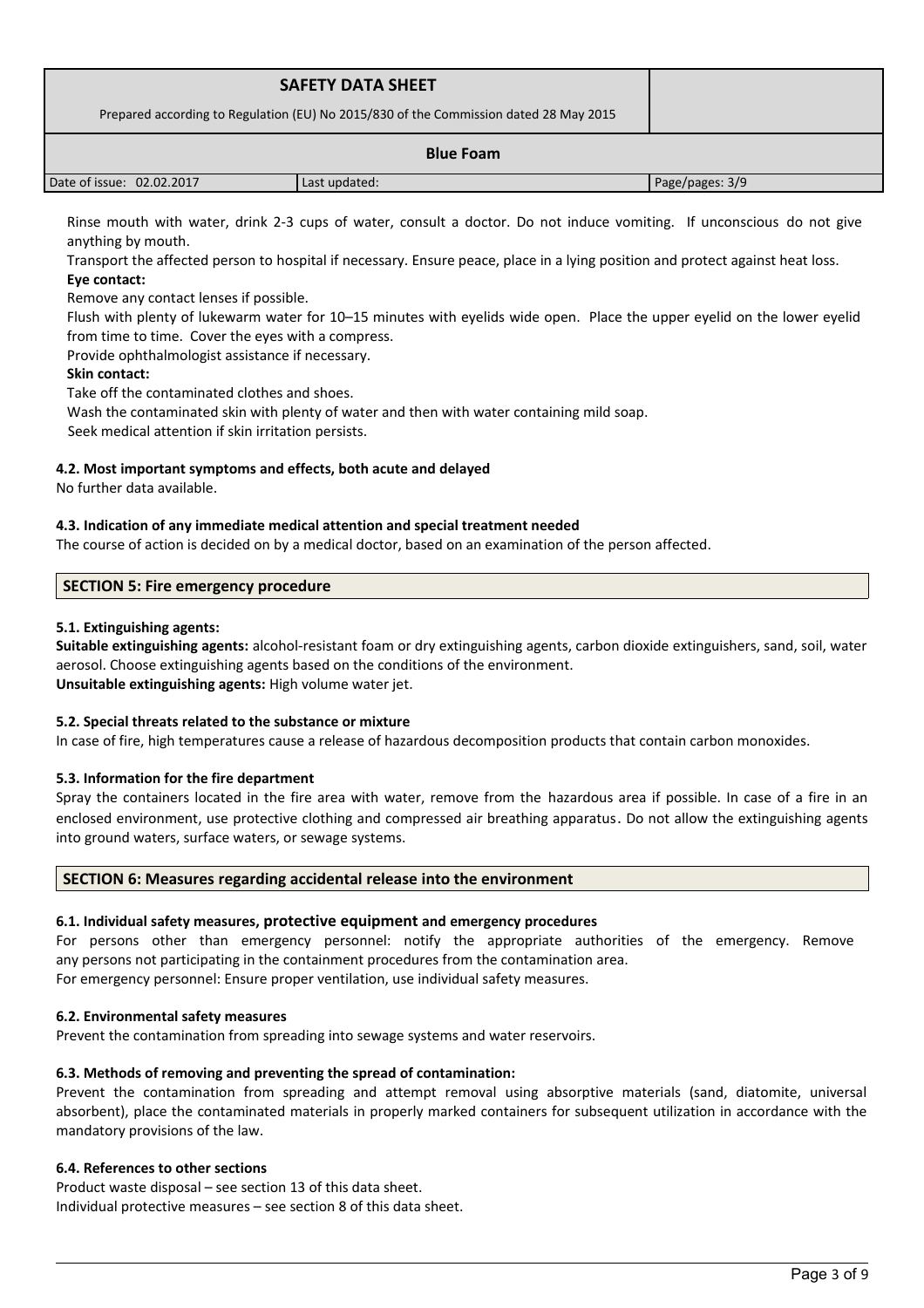| <b>SAFETY DATA SHEET</b>                                                              |  |
|---------------------------------------------------------------------------------------|--|
| Prepared according to Regulation (EU) No 2015/830 of the Commission dated 28 May 2015 |  |
| <b>Blue Foam</b>                                                                      |  |

Date of issue: 02.02.2017 Last updated: Page/pages: 4/9

### **SECTION 7: Storage and use of substances and mixtures**

# **7.1. Precautions for safe handling**

**Recommendations for handling the mixture** 

Avoid direct contact with the mixture.

Avoid inhalation.

Prevent from spreading into sewage systems.

#### **Apply general provisions of the industrial work hygiene**

Do not eat, drink or smoke when using the product.

Replace the contaminated clothing.

Wash hands thoroughly after handling.

Wash contaminated clothing before reusing.

Wash hands and face before breaks at work.

# **7.2. Safe storage regulations, including any mutual incompatibility information**

Store in a well-ventilated area. Keep container tightly closed. Store in a cool place. Protect from sunlight and sources of heat. Do not store with food or animal feeding stuffs. Always use containers made of materials analogous to the original ones. Open containers should be handled very carefully so as to prevent spillage. Do not handle until all safety precautions have been read and understood.

# **7.3. Specific end use(s)**

See section 1.2 of this data sheet.

# **SECTION 8: Exposure controls/individual protective measures**

#### **8.1. Control parameters**

#### **The national highest acceptable concentration values in the work environment**

in accordance with the Notice of the Minister of Labor and Social Policy of 6 June 2014 on the highest acceptable concentration and intensity of factors detrimental to health in the work environment (Dz.U. (Journal of Laws) 2014, item 817).

| <b>NAME OF THE SUBSTANCE</b> | ID                                                                        | $NDS$ (mg/m3) | <b>NDSCh</b> (mg/m <sup>3</sup> ) | $NDSP$ (mg/m3)           |
|------------------------------|---------------------------------------------------------------------------|---------------|-----------------------------------|--------------------------|
| 2-propanol [Isopropanol]     | CAS number: 67-63-0<br>EC number: 203-961-6<br>Index number: 603-096-00-8 | 900           | 1200                              | $\overline{\phantom{0}}$ |
| <b>DNEL/PNEC values:</b>     |                                                                           |               |                                   |                          |

#### **DNEL/PNEC values:**

Alcohols, C12-14, ethoxylated (1-2.5 TE), sulfates, sodium salts Worker, chronic exposure, skin contact: 2750 mg/kg/day Worker, chronic exposure, inhalation: 175 mg/m<sup>3</sup> PNEC fresh water: 0.24 mg/l PNEC sea water: 0.024 mg/l PNEC fresh water sediment: 5.45 mg/kg PNEC sea water sediment: 0.545 mg/kg PNEC soil: 0.946 mg/kg

# **8.2. Exposure controls**

**Appropriate technical control measures:** Storage rooms and work stations should be adequately ventilated to keep vapor concentration below the limit value.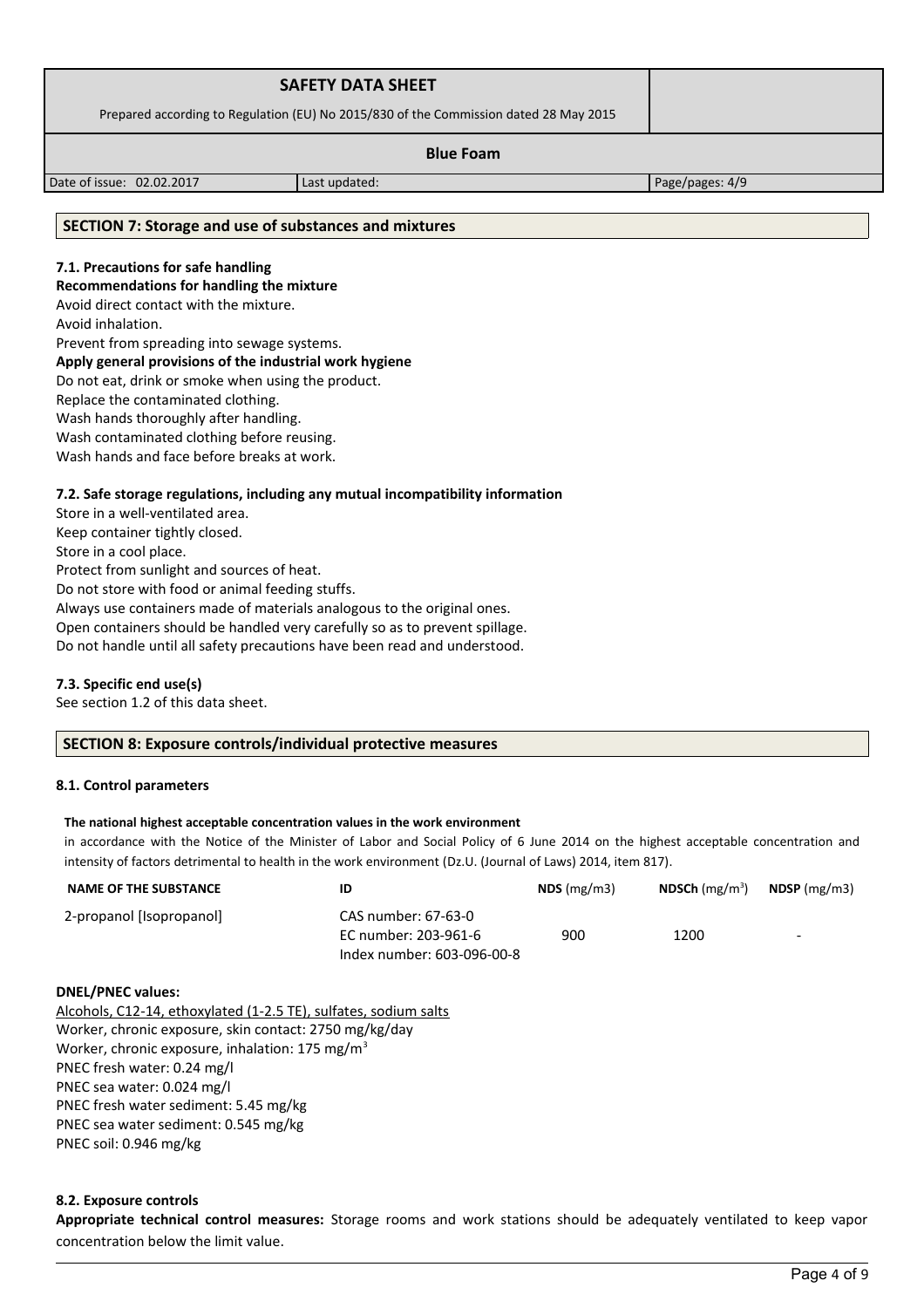| <b>SAFETY DATA SHEET</b>                                                              |               |                 |
|---------------------------------------------------------------------------------------|---------------|-----------------|
| Prepared according to Regulation (EU) No 2015/830 of the Commission dated 28 May 2015 |               |                 |
| <b>Blue Foam</b>                                                                      |               |                 |
| Date of issue: 02.02.2017                                                             | Last updated: | Page/pages: 5/9 |

# **Appropriate technical control measures**

Storage rooms and work stations should be adequately ventilated. **Individual safety measures** 



**Face and eye protection** Use tight-fitting safety glasses or faceshield screens according to EN 166. **Skin protection** 



# **Hand protection**

Wear protective gloves according to EN 374.

Recommended material: nitrile rubber

When selecting glove materials, consider their breakthrough time, rates of diffusion and degradation.

The protective gloves should be regularly changed or replaced immediately if damaged (torn, perforated), or when first signs of wear and changes in their appearance occur (color, flexibility, shape).

A protective cream should be applied to all uncovered parts of the body.

# **Body protection**

The protective suit against chemicals.

The selection of individual protection measures must be made taking into account the concentration and quantity of the hazardous substance occurring in the work environment.

#### **Respiratory tract protection**

Not necessary if ventilation is adequate. **Environment exposure controls**  Do not discharge into sewage systems or ground waters. **General safety and hygiene recommendations**

Follow good hygiene practice.

# **SECTION 9: Physical and chemical properties**

# **9.1. Basic physical and chemical property information**

| Appearance:                                   | Under normal conditions: liquid |
|-----------------------------------------------|---------------------------------|
| Color:                                        | <b>Distinctive</b>              |
| Odor:                                         | <b>Distinctive</b>              |
| <b>Odor threshold:</b>                        | No data                         |
| pH:                                           | 7                               |
| Melting point/freezing point:                 | No data                         |
| Initial boiling point and boiling range:      | No data                         |
| Flash point:                                  | No data                         |
| Flammability (solid, gas):                    | No data                         |
| Upper/lower flammability or explosive limits: | No data                         |
| Vapor pressure:                               | No data                         |
| Vapor density:                                | No data                         |
| <b>Relative density:</b>                      | No data                         |
| Solubility:                                   | No data                         |
| Partition coefficient: n-octanol/water:       | No data                         |
| Auto-ignition temperature:                    | No data                         |
| <b>Decomposition temperature:</b>             | No data                         |
|                                               |                                 |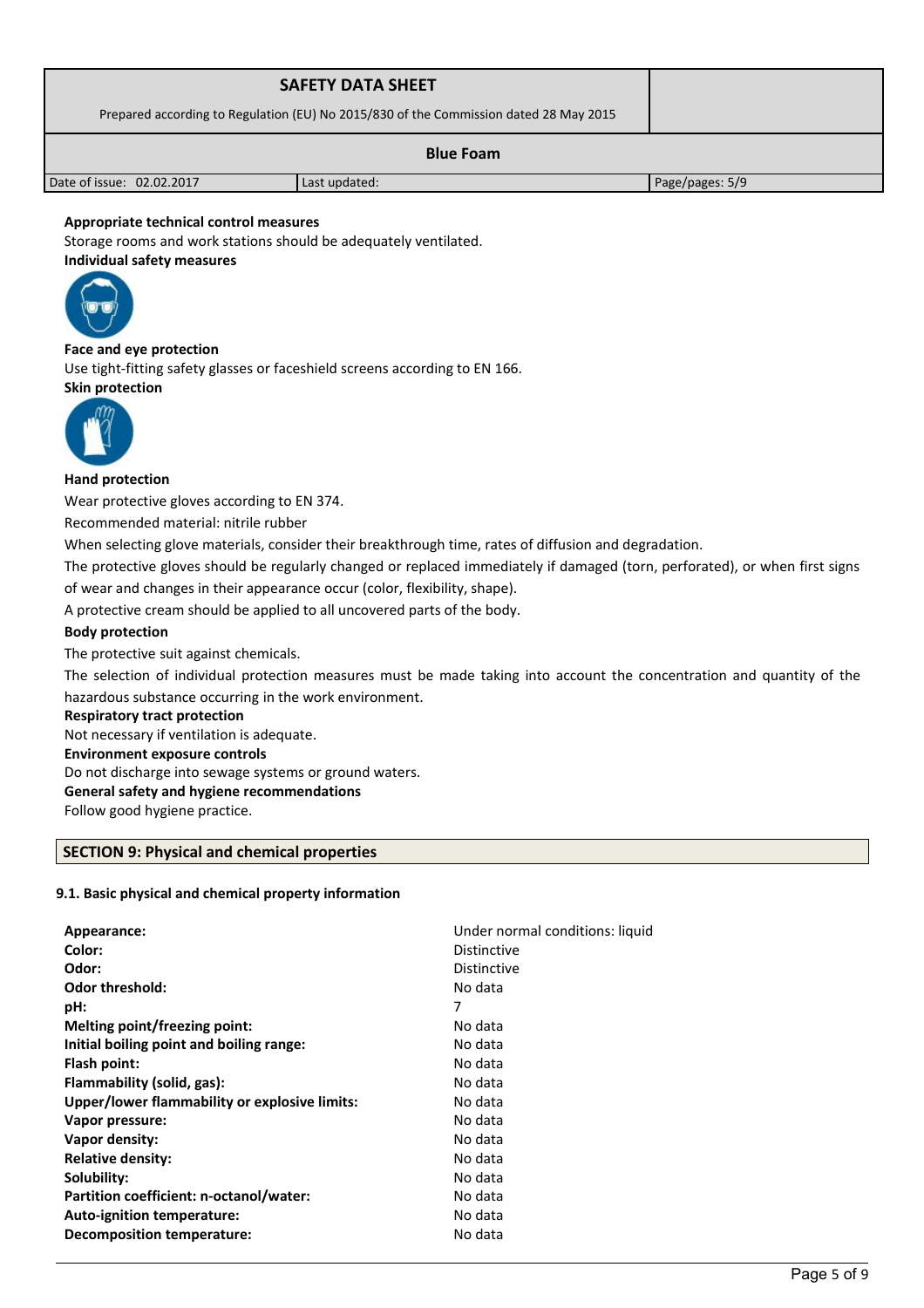| <b>SAFETY DATA SHEET</b>                                                              |               |                 |  |
|---------------------------------------------------------------------------------------|---------------|-----------------|--|
| Prepared according to Regulation (EU) No 2015/830 of the Commission dated 28 May 2015 |               |                 |  |
| <b>Blue Foam</b>                                                                      |               |                 |  |
| Date of issue: 02.02.2017                                                             | Last updated: | Page/pages: 6/9 |  |
|                                                                                       |               |                 |  |

**Viscosity:** No data **Explosive properties:**  $\qquad \qquad \text{Not applicable}$ **Oxidizing properties:** Not applicable

# **9.2. Additional information**

No additional analysis results.

# **SECTION 10: Stability and reactivity**

#### **10.1. Reactivity**

The mixture is chemically stable under normal conditions.

# **10.2. Chemical stability**

The product is stable when properly used, stored and transported.

# **10.3. Potential for hazardous reactions**

No data

#### **10.4. Conditions to avoid**

Avoid high temperatures, direct sunlight, hot surfaces and open fire. Protect against frost.

#### **10.5. Incompatible materials**

Strong oxidizing agents.

# **10.6. Hazardous decomposition products**

Do not occur when used in accordance with its purpose.

# **SECTION 11: Toxicological information**

# **11.1. Information regarding toxicological effects**

#### **Acute toxicity**

Alcohols, C12-14, ethoxylated (1-2.5 TE), sulfates, sodium salts LD50 (oral, male and female rat) >2500 mg/kg ; 4100 mg/kg LD50 (dermal, male and female rat) >2000 mg/kg **Skin corrosion/irritation** Causes skin irritation. **Serious eye injury/irritation** Causes serious eye damage. **Allergenic influence on respiratory tract or skin** Based on available data, the classification criteria are not met. **Mutagenic influence on reproductive cells** Based on available data, the classification criteria are not met. **Carcinogenicity** Based on available data, the classification criteria are not met. **Harmful influence on reproductive organs** Based on available data, the classification criteria are not met. **Toxic influence on target organs – single exposure** Based on available data, the classification criteria are not met. **Toxic influence on target organs – repeated exposure** Based on available data, the classification criteria are not met. **Hazard caused by aspiration** Based on available data, the classification criteria are not met.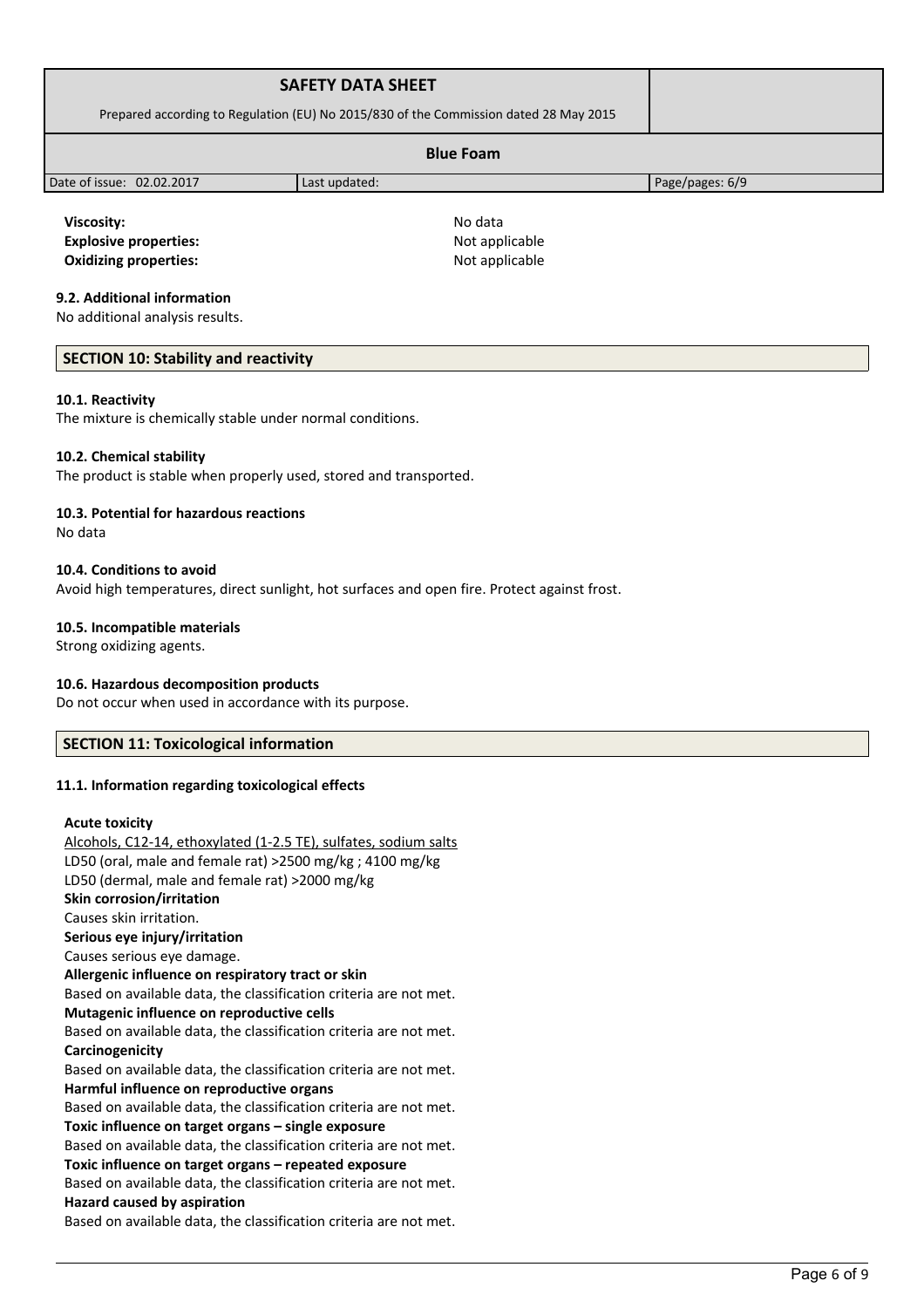| <b>SAFETY DATA SHEET</b>                                                              |  |
|---------------------------------------------------------------------------------------|--|
| Prepared according to Regulation (EU) No 2015/830 of the Commission dated 28 May 2015 |  |
| <b>Blue Foam</b>                                                                      |  |

Date of issue: 02.02.2017 Last updated: Page/pages: 7/9

# **SECTION 12: Environmental information**

# **12.1. Toxicity**

Alcohols, C12-14, ethoxylated (1-2.5 TE), sulfates, sodium salts Algae (Desmodesmus subspicatus) EC50 2.6 mg/l, 72h EC50 27 mg/l, 72 h Invertebrates (Daphnia magna) EC50 7.2 mg/l, 48 h; NOEC 0.18 mg/l, 21 days; NOEC 0.27 mg/l, 21 days Fish (Brachydanio rerio) LC50 7.1 mg/l, 96 h NOEC, (Pimephales promelas) 1 mg/l, 45 days

# **12.2. Durability and dissolution potential**

Alcohols, C12-14, ethoxylated (1-2.5 TE), sulfates, sodium salts 73% in 28 days – easily biodegradable

# **12.3. Bioaccumulation capacity**

Alcohols, C12-14, ethoxylated (1-2.5 TE), sulfates, sodium salts Log Po/w: -1.38 low potential

**12.4. Soil mobility** No data

**12.5. Results of PBT and vPvB properties evaluation** No data

# **12.6. Other harmful effects**

No data

# **SECTION 13: Waste disposal**

# **13.1. Waste disposal methods**

Empty containers should be transported to an authorized company in order to be reprocessed or recycled.

Do not store with municipal waste.

Do not discharge into sewage systems, surface waters or wastewater.

# **Waste code**

Act of 14 December 2012 on waste (Dz.U. (Journal of Laws) 2013, item 21).

Regulation of the Minister of Environment of 9 September 2014 on the waste catalogue (Dz.U. (Journal of Laws) 2014, item 1923).

The waste code must be assigned individually at the location where the waste is produced, depending on the industry in which it is used.

# **SECTION 14: Transport information**

|       |                                              | <b>ADR/RID</b> | <b>IMGD</b>    | <b>IATA</b> |
|-------|----------------------------------------------|----------------|----------------|-------------|
| 14.1. | <b>UN</b> number                             | ---            | ---            | ---         |
| 14.2. | UN proper shipping name                      |                | $---$          |             |
| 14.3. | Transport hazard class(es)                   | ---            | ---            | ---         |
|       | Warning sticker No.                          | ---            | ---            | ---         |
|       |                                              |                |                |             |
| 14.4. | Packing group                                | ---            | ---            | ---         |
| 14.5. | Threat to the environment                    | ---            | $---$          | ---         |
| 14.6. | Special precautions for users                |                | Not applicable |             |
| 14.7. | Bulk transport in accordance with the MARPOL |                | Not applicable |             |
|       | convention appendix II and the IBC code      |                |                |             |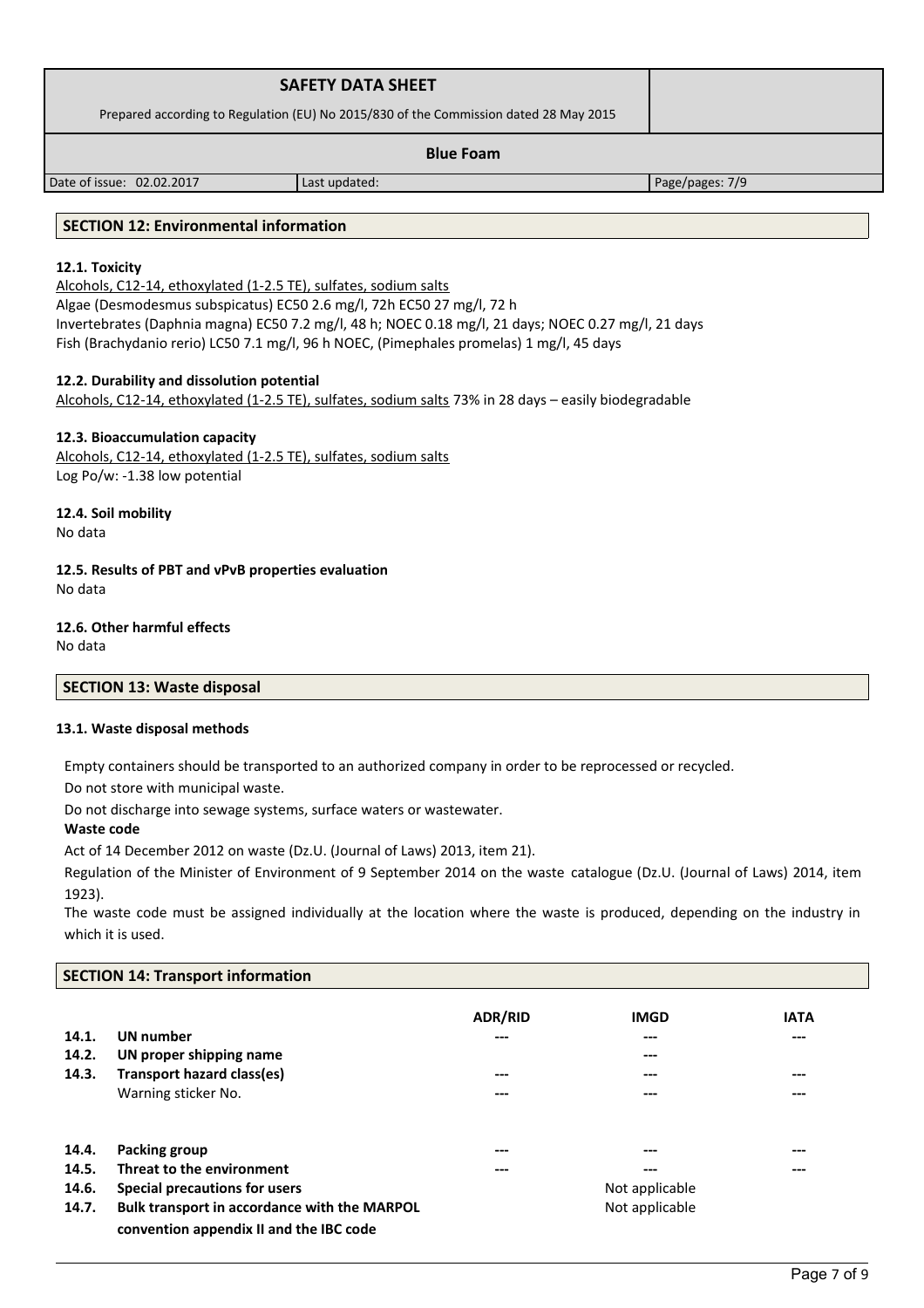| <b>SAFETY DATA SHEET</b>                                                              |               |                 |  |
|---------------------------------------------------------------------------------------|---------------|-----------------|--|
| Prepared according to Regulation (EU) No 2015/830 of the Commission dated 28 May 2015 |               |                 |  |
| <b>Blue Foam</b>                                                                      |               |                 |  |
| Date of issue: 02.02.2017                                                             | Last updated: | Page/pages: 8/9 |  |

# **SECTION 15: Legal information**

# **15.1. Provisions of the law regarding safety and protection of the environment in relation to the substance or mixture This safety data sheet has been drawn up based on the following legal acts:**

- 1. Regulation (EC) No 1907/2006 of the European Parliament and of the Council of 18 December 2006 concerning the Registration, Evaluation, Authorization and Restriction of Chemicals (REACH), establishing a European Chemicals Agency, amending Directive 1999/45/EC and repealing Council Regulation (EEC) No 793/93 and Commission Regulation (EC) No 1488/94 as well as Council Directive 76/769/EEC and Commission Directives 91/155/EEC, 93/67/EEC, 93/105/EC and 2000/21/EC.
- 2. Regulation (EC) No 1272/2008 of the European Parliament and of the Council of 16 December 2008 on classification, labeling and packaging of substances and mixtures, amending and repealing Directives 67/548/EEC and 1999/45/EC, and amending Regulation (EC) No 1907/2006. [ATP1, ATP2, ATP3, ATP4, ATP5, ATP6]
- 3. Commission Regulation (EU) 2015/830 of 28 May 2015 amending Regulation (EC) No 1907/2006 of the European Parliament and of the Council on the Registration, Evaluation, Authorization and Restriction of Chemicals (REACH) as corrected (replaces Regulation EC No 453/2015)
- 4. Act of 25 February 2011 on chemical substances and their compounds (DZ.U. (Journal of Laws) No 63, item 322 with amendments).
- 5. Regulation of the Minister of Labor and Social Policy of 6 June 2014 on maximum permissible concentration and intensity of agents harmful to health in the work environment (Dz.U. (Journal of Laws) item 817).
- 6. Act of 14 December 2012 on waste (Dz.U. (Journal of Laws) 2013, item 21).
- 7. Regulation of the Minister of Environment of 9 September 2014 on the waste catalogue (Dz.U. (Journal of Laws) 2014, item 1923).
- 8. Classification of dangerous goods according to the European Agreement concerning the International Carriage of Dangerous Goods by Road (ADR).
- 9. Regulation of the Minister of Labor and Social Policy of 26 September 1997 on general provisions of occupational safety and health (Dz.U. (Journal of Laws) 2003 No 169, item 1650 with amendments).
- 10. Regulation of the Minister of Health of 30 December 2004 on occupational health and safety related to the presence of chemical agents in the workplace (Dz.U. (Journal of Laws) 2005 No 11, item 86 with amendments). Regulation of the Minister of Economy of 21 December 2005 on essential requirements for personal protection (Dz.U. (Journal of Laws) No 259, item 2173).

# **15.2. Chemical safety evaluation**

No chemical safety evaluation for the mixture.

# **SECTION 16: Additional information**

List of hazard statements from section: 3

**H225** Highly flammable liquid and vapor

**H302** Harmful if swallowed

**H315** Causes skin irritation

**H318** Causes serious eye damage

**H319** Causes serious eye irritation

**H336** May cause drowsiness or dizziness

**H412** Harmful to aquatic life with long lasting effects

**CAS** (Chemical Abstracts Service)

**EC number** means one of the following:

- the number of the substance as given in the European Inventory of Existing Chemical Substances (EINECS),
- the number of the substance as given in the European List of Notified Chemical Substances (ELINCS)